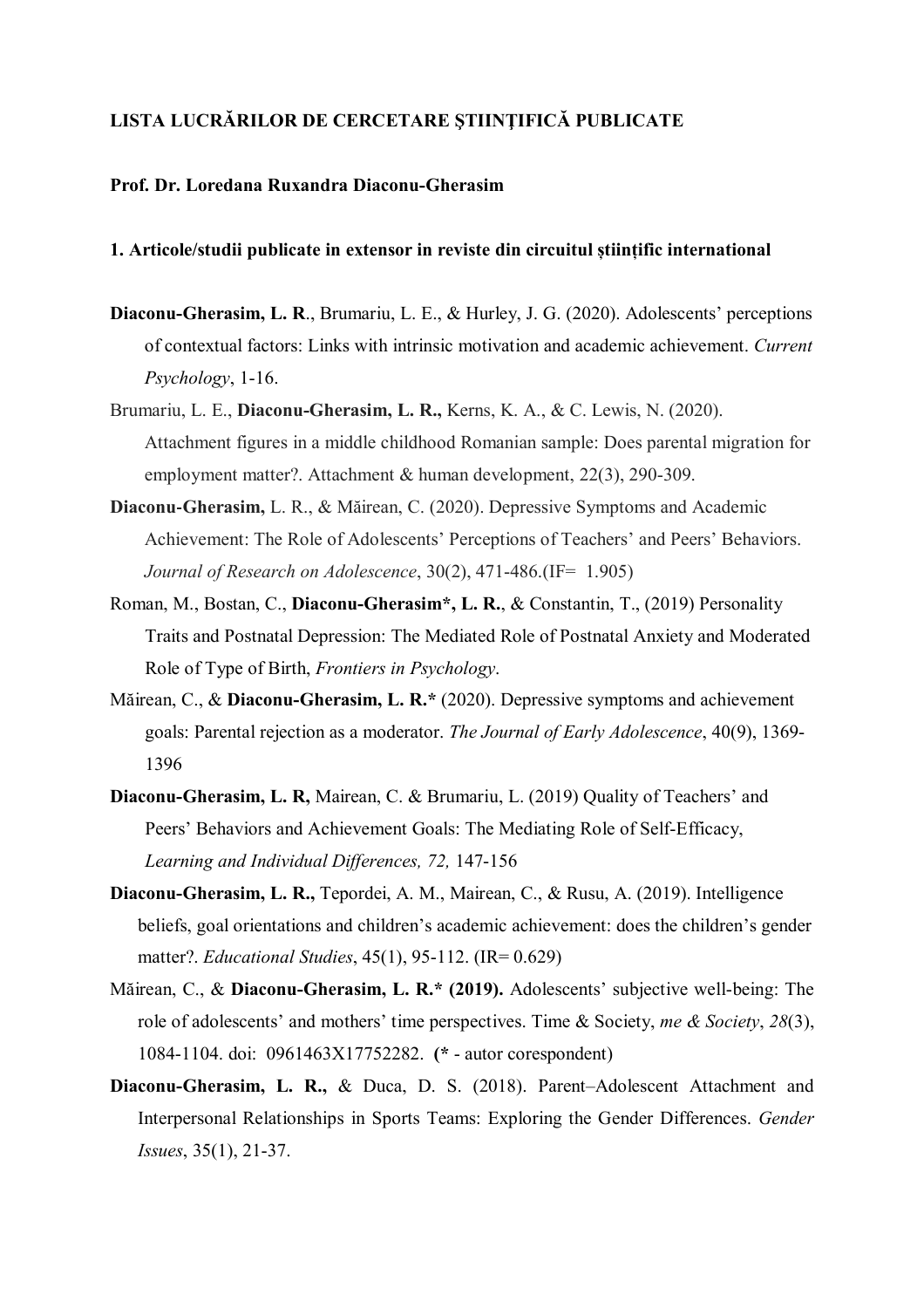- Bogdan., I., & **Diaconu-Gherasim, L.R. (2018)** Psychological Well-Being and Adjustment to Illness of Adolescents with Cancer. *Analele Universităţii. Alexandru Ioan Cuza*. *Seria Psihologie*, 27-35.
- **Diaconu-Gherasim, L. R.,** & Mãirean, C. (2017). Dispositional Optimism, Affective States and Judgements of Future Life Events. *Studia Psychologica*, 59(3), 193-197
- **Diaconu-Gherasim, L. R.,** Bucci, C. M., Giuseppone, K. R., & Brumariu, L. E. (2017). Parenting and adolescents' depressive symptoms: the mediating role of future time perspective. *The Journal of Psychology: Interdisciplinary and Applied*, 151(7), 685-699.
- **Diaconu-Gherasim, L. R.,** Iacob, L. M., & Gavreliuc, A. (2017). Children's academic achievement and goal orientations: does the ethnic membership matter?/Rendimiento académico y orientación a las metas: el papel de la etnicidad. *Cultura y Educación*, 29(4), 728-761.
- **Gherasim, L. R.,** Brumariu, L. & Alim, C. (2017). Parenting Style and Children's Life Satisfaction and Depressive Symptoms: Preliminary Findings from Romania, France, and Russia, *Journal of Happiness Studies*, 18(4), 1013-1028, doi 10.1007/s10902-016-9754-9
- Mihalca, A.M., **Diaconu-Gherasim, L. R**, & Butnariu, L. I. (2017). Social Functioning and Coping Strategies in Romanian and Moldavian Adolescents with Chronic Diseases, *Current Psychology*, 36 (4). 791-800. doi: 10.1007/s12144-016-9468-5.
- **Diaconu-Gherasim**, **L. R.**, & Măirean, C. (2016). Perception of parenting styles and academic achievement: The mediating role of goal orientations. *Learning and Individual Differences*, 49, 378-385. doi: 10.1016/j.lindif.2016.06.026
- **Gherasim, L. R.,** Măirean, C., & Rusu, A. (2016) Dispositional Optimism and Judgments of Future Life Events: Affective States as Moderators*. Journal of Happiness Studies*, 17 (3), 1015-1031. DOI. 10.1007/s10902-015-9629-5.
- Rusu, A., Măirean, C., Hojbotă, A. M., **Gherasim, L. R.,** & Gavriloaiei, S. I. (2015). Relationships of career adapt-abilities with explicit and implicit self-concepts. Jo*urnal of Vocational Behavior,* 89, 92–101.
- Maidaniuc-Chirila T & **Gherasim R.L.** (2014).School bullying and adolescents' depressive symptoms: The mediation role of perceived stress. *Journal of Psychological and Educational Research*, 22(2), 2-27.
- Butnaru, S**. & Gherasim, L. R.** (2014) Achievement In Middle School: The Moderating Effect of the Grade Level, *Analele Stiintifice ale Universității "Alexandru Ioan Cuza"* -*Secţ. Ştiinţele Educaţiei*, XVIII, 31-42
- **Gherasim, L. R.**, Mairean, C. & Nemţanu, R. (2014) Gender differences in impression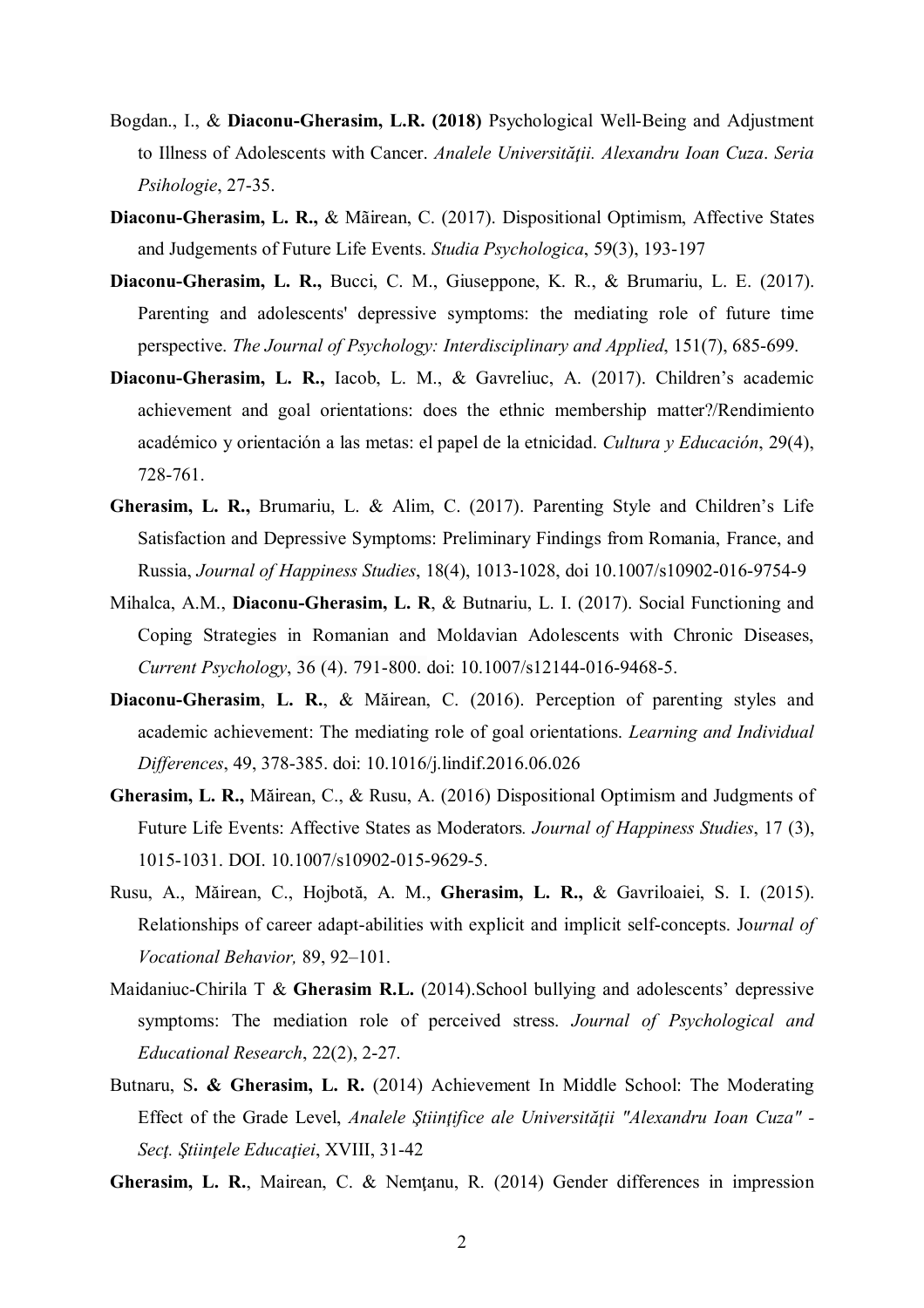formation about politicians, *Journal of Social Psychology*, 32 (2), 215-227.

- **Gherasim L. R.**, Butnaru S & Mairean, C. (2013). Classroom environment, achievement goals and maths performance: gender differences, *Educational Studies*, 39(1), 1-12.
- Mihalca, A.M., **Gherasim, R.L.**, & Chendran, L.A. (2012). Adolescents' perception of psychosis risk following cannabis Consumption, *Substance Use and Misuse,* 47(4), 396- 402.
- **Gherasim, L. R**., Mairean, C, & Butnaru, S. (2012) Prediction of school performance: The role of motivational orientation and classroom environment, *Procedia Social and Behavioral Sciences*, 46, 3921-3935.
- **Gherasim, L. R**. & Butnaru, S. (2012). The Effort Attribution, Test Anxiety and Achievement in Sciences: The Moderating Effect of Parental Behaviour, *The International Journal of Learning*, 18(10), 283-291.
- Iacob, L. M., Bouriche, B., **Gherasim, L. R**. & Iacob, G., (2012). Distanţa Faţă de Obiect şi Reprezentarea Socială a Crizei Economice (RSCE), *Revista de Psihologie a Academiei*, 58 (3), 197–210.
- Butnaru, S., **Gherasim, L. R**. &Mairean, C. (2012). Effort Attributions and Achievement in Math and Sciences: The Moderating Effect of Gender and Academic Support, *Analele Ştiinţifice ale Universităţii Alexandru Ioan Cuza din Iasi, Seria Ştiinţe ale Educaţie*, XV, 37-51.
- **Gherasim, L. R** (2012). Negative Attributional Style and Academic Achievement: The Moderating Role of Attribution of Uncontrollability and Previous Academic Performance, *Annals of the Alexandru Ioan Cuza University, Psychology Series, XXI* (1), 101 – 110.
- Gherasim, L.R., Zaharia, D. Z., & Rusu, D. (2011). Diferente de gen în utilizarea strategiilor de persuadare, *Psihologie socială. Buletinul Laboratorului "Psihologia Câmpului Social"*, 27, 50-59.
- **Gherasim, L.R.**, Butnaru, S. & Iacob, L.M. (2011). The Motivation, Learning Environment and School Achievement, *The International Journal of Learning*, 17(12), 353-363.
- Butnaru, S., **Gherasim, L.R.,** Iacob, L., & Amariei, C. (2010). The effects of Parental Support and Attributional Style on Children's School Achievement and Depressive Feelings, *International Journal of Learning*, 17(8), 397-408.
- Butnaru, S. & **Gherasim, L.R**. (2010). Parental support and educational achievement in middle school students, *Analele Stiintifice ale Universității Alexandru Ioan Cuza din Iasi, Seria Ştiinţe ale Educaţie*, XIV, 287-302.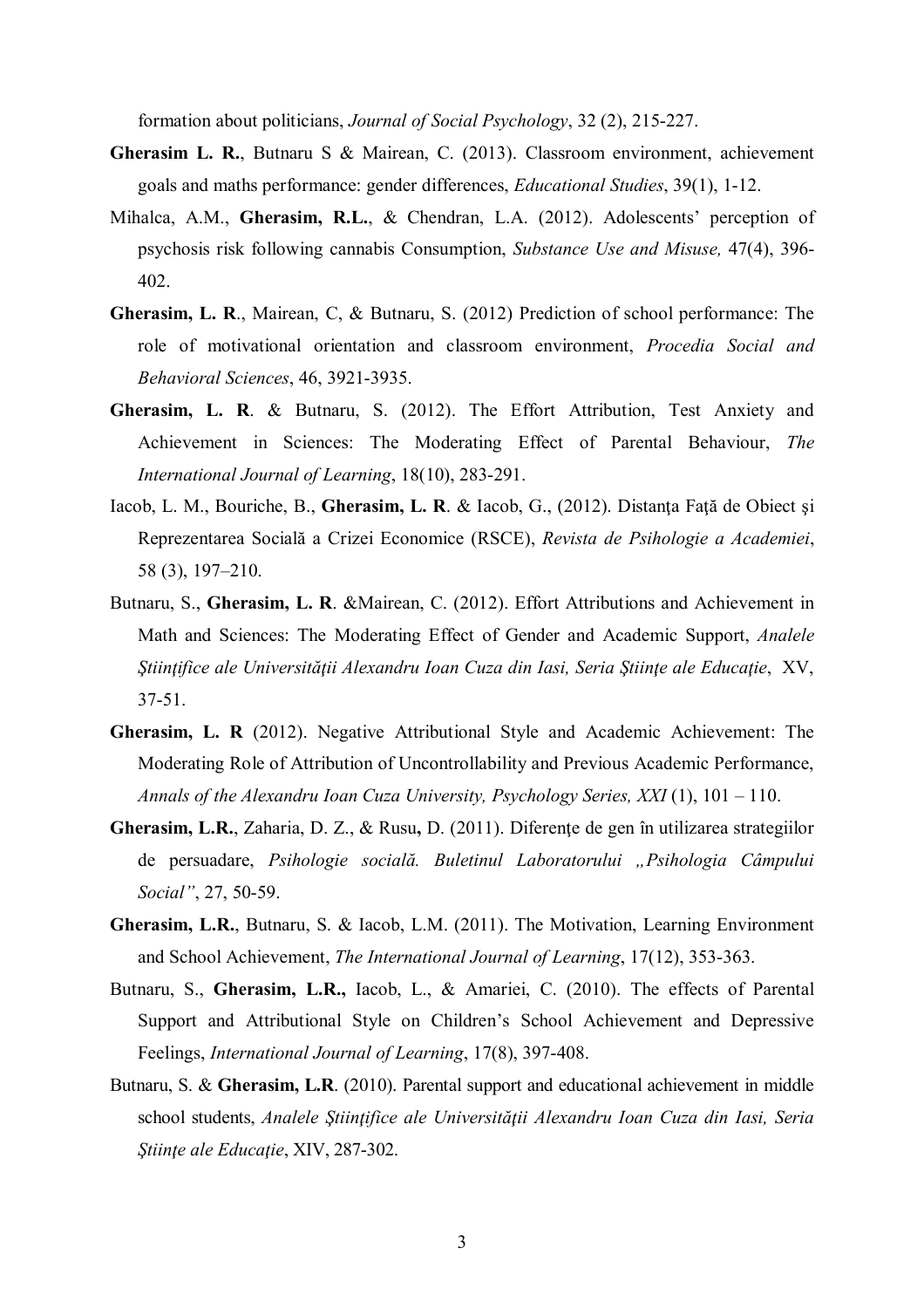- **Gherasim, R. L**., Prună, I. & Amariei, C. (2010). Attitudes towards offenders: effects of the victim type and the offender's age, *Annals of the Alexandru Ioan Cuza University, Psychology Series*, XVIII (1), 113-127.
- **Gherasim, L. R.** & Popa, N. (2009). Stereotype Threats and Math Test Performance, *The International Journal of Learning*, 16 (11), 211-221.
- Radu, A., Gherasim, L.R., & Iacob, L. (2009). Controlul primar si secundar ca modalități de coping la vârsta a treia, *Psihologie socială. Buletinul Laboratorului "Psihologia Câmpului Social"*, 23, 61-76.
- **Gherasim R. L.**, Ivas, N., & Boncu, Şt. (2009). Factori ai comportamentelor deviante: rolul coeziunii, normei grupului şi importanţei sarcinii, *Psihologie socială. Buletinul Laboratorului "Psihologia Câmpului Social"*, 23, 7-21.
- Gherasim, L. R., Rebenciuc, D., & Boncu, S. (2007). Factori ai toleranței față de darea de mită, *Psihologie socială. Buletinul Laboratorului "Psihologia Câmpului Social",* 20, 67- 79.
- Gherasim L. R., Dima A. M., & Havârneanu C. (2007). Atitudinea față de integrarea României în Uniunea Europeană: impactul nivelului de pesimism, *Psihologie socială. Buletinul Laboratorului "Psihologia Câmpului Social",* 19, 7-21.
- **Gherasim, L. R.** & Mihalcea A. (2006). Effect of chronic disease on romantic partner choice, *Europe`s Journal of Psychology*, 2 (6), doi.org/10.5964/ejop.v2i2.324.
- Iacob, L., **Gherasim, L. R**. & Huceanu, S. (2005). Genul sau genurile reprezentări sociale a puterii?, *Psihologie socială. Buletinul Laboratorului "Psihologia Câmpului Social"*, 14,  $49 - 68$ .
- **Gherasim, L. R**. (2002). Harta mentală a României, sursă de mentinere a stimei de sine în situații de amenintare a imaginii de sine, *Psihologie socială*. Buletinul Laboratorului *"Psihologia Câmpului Social"*, 8, 77 – 90.
- **1.2. Articole/studii publicate in extensor in reviste din volumele conferințelor internaționale de specialitate**
- **Gherasim L. R**., Butnaru, S, Iacob, L. M. (2011). Implicit Theories of Intellingence, Academic Goals and Achievement: The moderated Effect of Gender, in *Proceedings of 15th European Conference on Developmental Psychology (ECDP)* (pp. 55-60), Monduzzi Editore International Proceedings Division: Bologna.
- **Gherasim, L. R.**, Butnaru S., & Iacob, L. (2010). Attributional Style, Age and Academic Achievement, in *Proceedings of 14th European Conference on Developmental*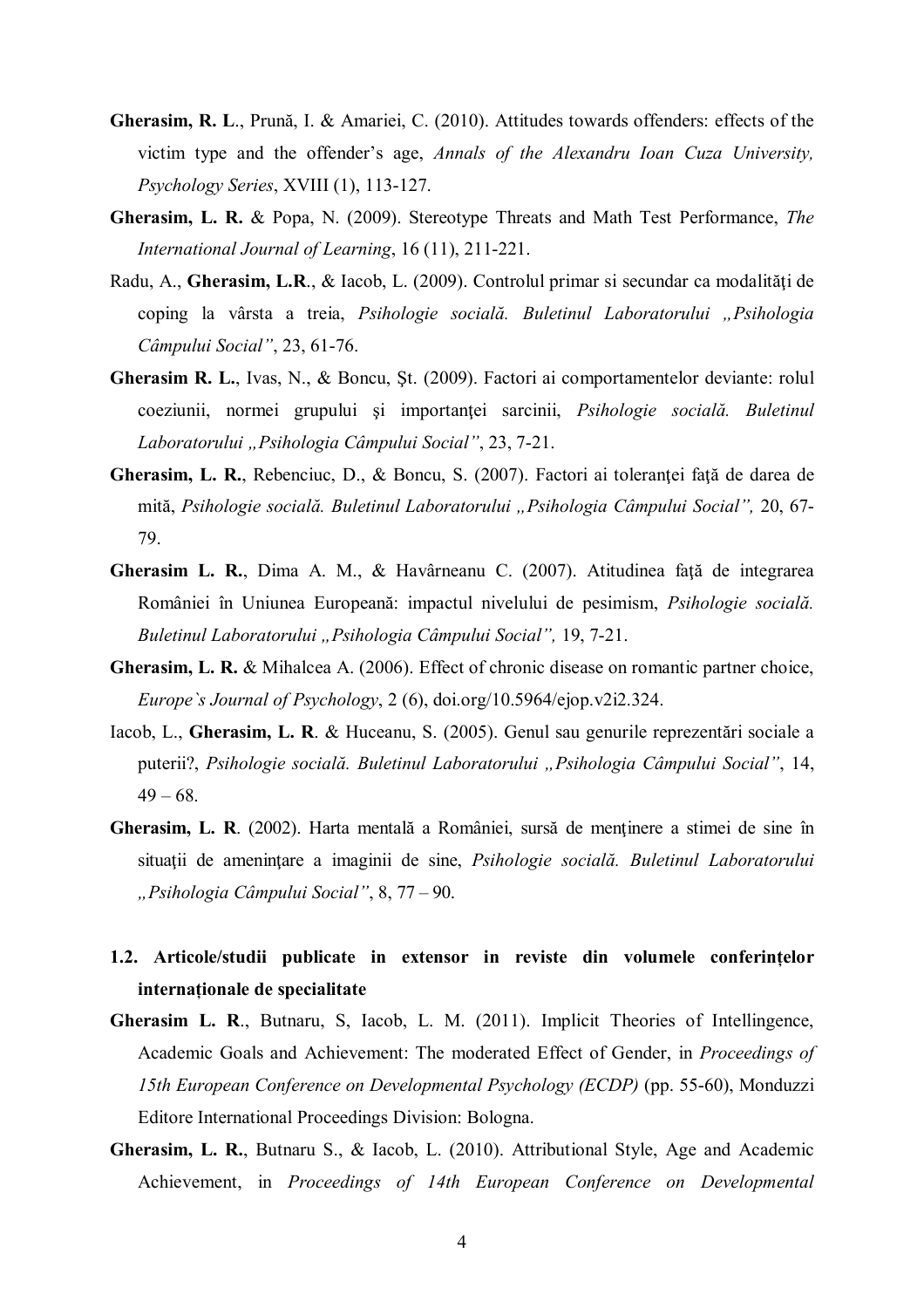*Psychology (ECDP)*, (pp. 575-579), Monduzzi Editore International Proceedings Division: Bologna.

- **Gherasim L.R.,** Butnaru, S, Boza, M., Iacob, L.M. (2011). Achievement and Attitude towards Mathematics in Early Adolescence: The Role of Classroom Environment and Goal Orientations, in *Proceedings of the 7th WSEAS/IASME International Conference on Educational Technologies (EDUTE'11),* 55-60, WSEAS Press, *in curs de indexare ISI Proceedings*.
- **Gherasim, L.R** & Boza, M. (2007). Romanian student's attitudes towards European Union integration: The effects of explanatory style and social identity, *Humanities*. (pp. 81-86), University of Miskolc, Innovation and Tehnology Transfer Center: Miskolc.
- Săndulescu, A. & **Gherasim, L.R** (2006). Influenţa atractivităţii fizice asupra comportamentului de inițiere a unei relații intime premaritale, în A. Stan (coord.), *Standarde şi Exigenţe ale Psihologiei Aplicate*, (pp. 15-24), Casa Editorială Demiurg: Iaşi.
- **Gherasim, L.R** (2005). Depression and Learned Helplessness: Reactions following Exposure to Lack of Control, *5 th International Conference of PHD Students*, *Humanities.* (pp. 215- 220), University of Miskolc, Innovation and Tehnology Transfer Center: Miskolc.

### **1.3. Alte lucrări și contribuții științifice**

- Butnaru, S., **Gherasim, R. L.** & Iacob, L. M. (2009). The impact of the experiential strategies in teachers` intercultural education, *Analele Ştiinţifice ale Universităţii Alexandru Ioan Cuza din Iasi, Seria Ştiinţe ale Educaţie*, XII, 1-20.
- Amariei, C., **Gherasim, L. R**. & Turliuc, N. (2009). Influenta nivelului depresiei diadice asupra satisfacţiei maritale, *Annals of the Alexandru Ioan Cuza University, Psychology Series*, XVIII (2), 43-54.
- Radu, A., **Gherasim, L. R.,** & Iacob, L.M. (2008). Procese identitare la vârsta a treia, *Analele Ştiinţifice al Universităţii "Al. I. Cuza" din Iasi. Psihologie*, XV, 37-55.
- Sălăvastru, D. & **Gherasim, L. R** (2008). Profesori si elevi faţă în faţă cu violenţele şcolare, Educaţia, *Buletinul Departamentului pentru pregătirea personalului didactic*, 8, 17-31.
- Neculau, C. & **Gherasim, L. R.** (2005). Factori psihologici ai evoluţiei postoperatorii, *Analele Ştiinţifice al Universităţii "Al. I. Cuza" din Iasi. Psihologie*, XIV, 87 – 104.
- **Gherasim L.** & Burceanu, S. (2005). Valorificarea imaginii de sine în formarea impresiei, *Analele Ştiinţifice al Universităţii "Al. I. Cuza" din Iasi. Psihologie*, XII, 125-140.
- **Gherasim, L.R.** (2003). Cei iei pe mere dai pe pere o activare secundară a stereotipului de gen, *Analele Ştiinţifice al Universităţii "Al. I. Cuza" din Iasi. Psihologie*, IX-X, 183 – 204.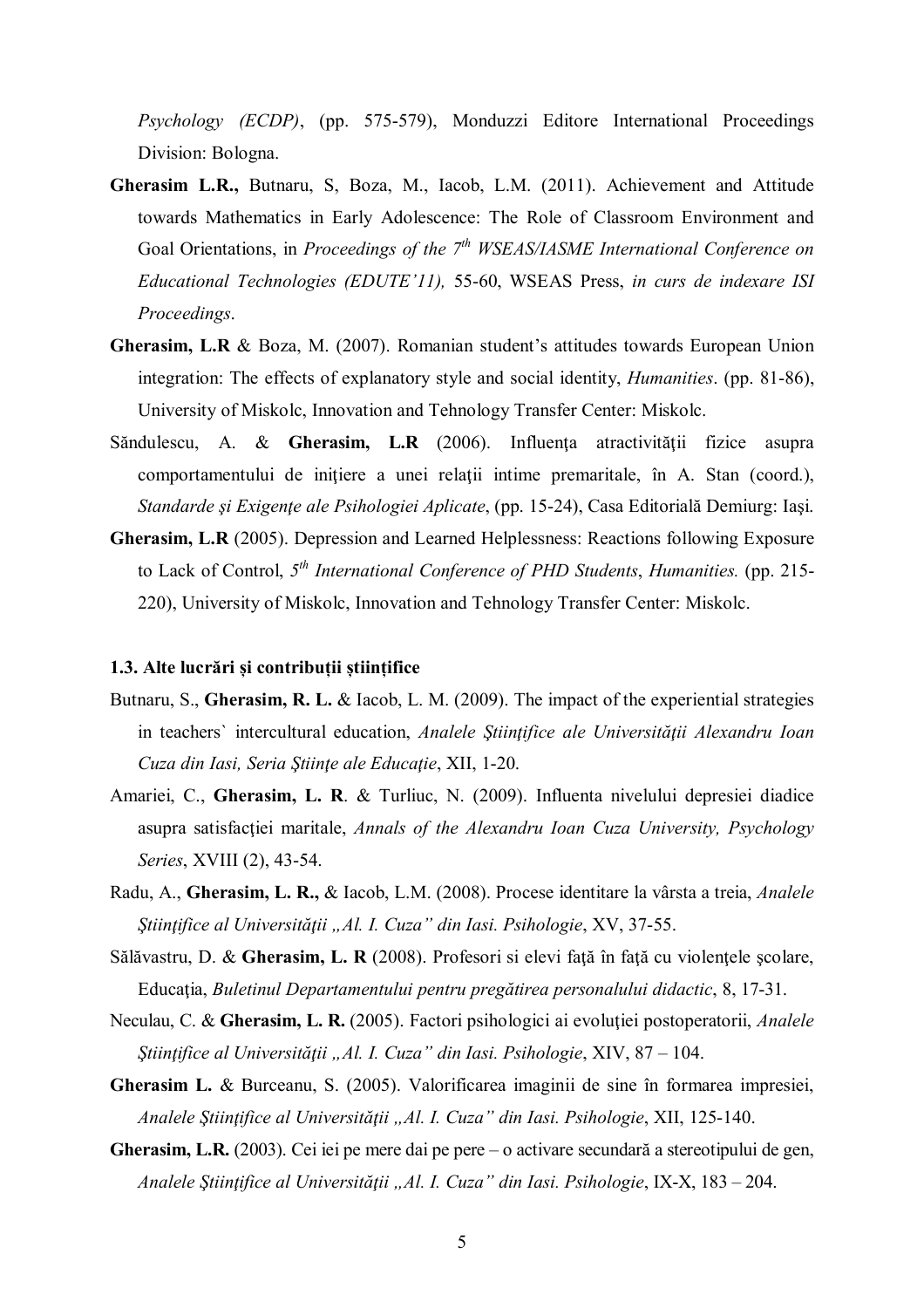- Havarneanu, C., Opariuc, D.C., **Gherasim, L.R.** & Ioan, M. (2003). Orientarea şcolară şi profesională prin metodologii de evaluare computerizată, *Analele Ştiinţifice al Universităţii "Al. I. Cuza" din Iasi. Psihologie*, IX-X, 239 – 270.
- **Gherasim, L. R.** (1999). Recenzie "Elogiul prostiei. Psihologie aplicată la viaţa cotidiană." (Pavelcu Vasile), *Analele Ştiinţifice al Universităţii "Al. I. Cuza" din Iasi. Psihologie*, VII, 159-163.

#### **2. Cărţi de autor și capitole de cărți**

### **2.1. Cărți**

- **Gherasim, L. R**. (2009) *Neajutorarea învăţată concept şi practici*, Editura Universităţii "Al. I. Cuza", Iași.
- **Gherasim, L. R.** & Butnaru, S. (2013). *Performanţă şcolară. Determinanţi individuali şi contextuali in adolescenţă*. Polirom: Iasi
- **2.2. Capitole de carte în volume colective**  *Publicate la edituri academice internaţionale*
- **Gherasim, L. R.,** & Butnaru, S. (2013). Classroom Environment, Attributional Style and Science Achievement in Early Adolescence, In G. Rata, P.L. Runcan & H. Arslan (Eds.), *Applied Social Sciences. Education Sciences*, (pp. 97-104), Cambridge Scholars Publishing: Newcastle.
- **Gherasim, L.R.,** Butnaru, S., Gavreliuc, A. & Iacob, L.M. (2013). Optimistic Attributional Style and Parental Behaviour in the Educational Framework: A Cross-Cultural Perspective, in Knoop, H.H. & Delle Fave A. (Eds.) *Well-Being and Cultures: Perspectives from Positive Psychology, Cross-Cultural Advancements in Positive Psychology*, *Vol. 3* (pp. 195-217), Dorddrech: Springer Science + Business Media.

### *Publicate la edituri naţionale*

- **Diaconu-Gherasim, L. R.** (2019). Metode de cercetare, in V. Enea (coord) *Intervenţii Psihologice În Şcoală*. *Manualul consilierului şcolar*, Polirom, Iasi.
- **Diaconu-Gherasim, L. R.** & Mardari C. (2019), Călătoria mentală în timp, în Şt. Boncu şi A. Holman (Eds.) *Cum gândim în viața de zi cu zi*, Polirom: Iasi
- **Diaconu-Gherasim, L. R.** (2018). Cercetarea în psihologia clinică, in V. Enea şi I. Dafinoiu (coord) *Evaluarea psihologică. Manualul psihologului clinician* (pp. 223-233), Polirom, Iasi